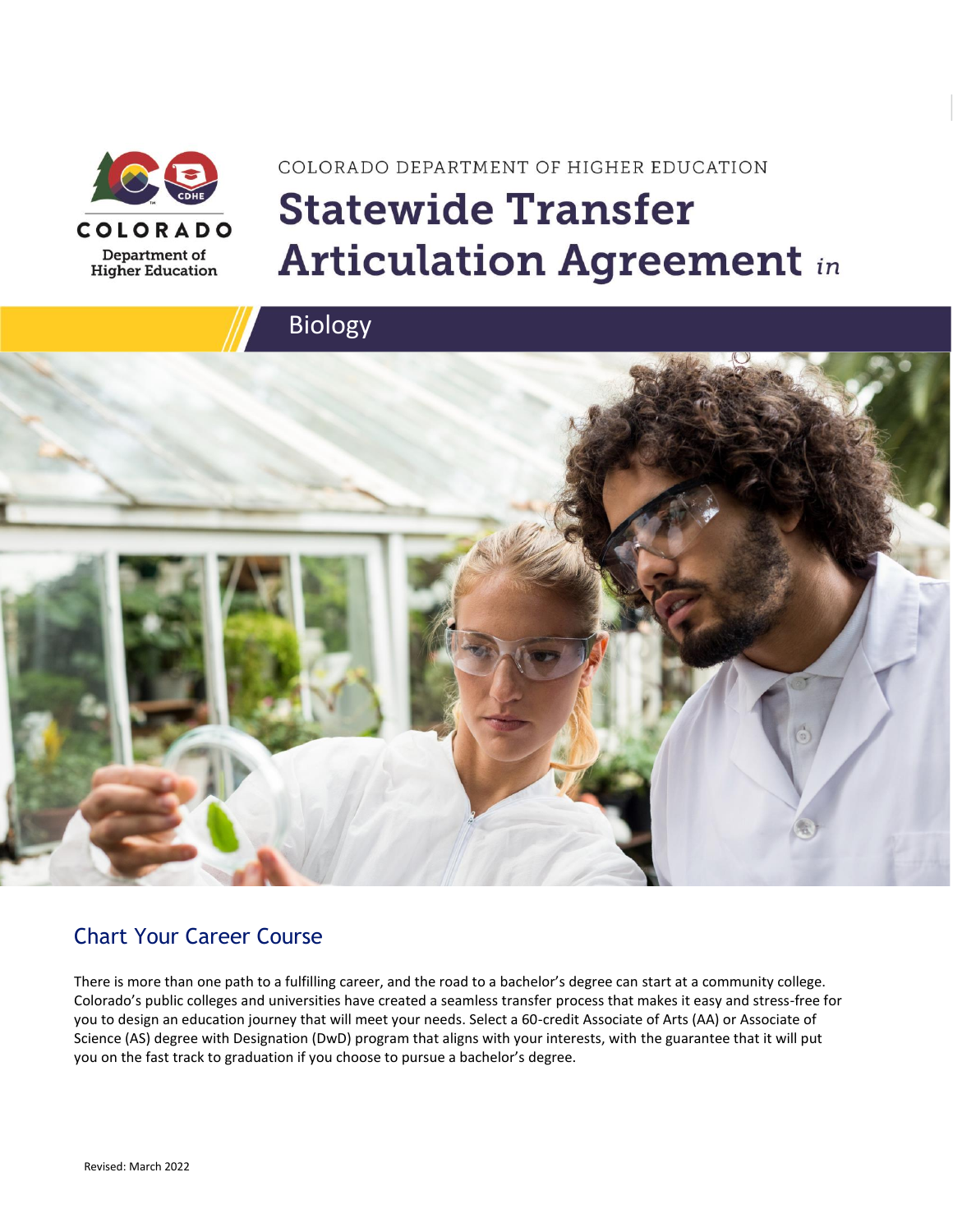# Introduction

Do you have an endless sense of curiosity and a desire to understand how things work? Those are traits you share with many of the scientists and doctors who are focused on finding cures for life-threatening diseases and developing life-saving vaccines. A background in Biology, or the study of all living things, is a strong foundation for careers in many fields, including medicine, medical research, healthcare, forensics, and environmental conservation. A Biology program will help you learn scientific methods and evidence-based approaches for collecting and interpreting data about people, plants, animals, and other living organisms.

An associate degree in Biology can lead to a wide array of professional roles, including molecular biologist, lab technician, genetic counselor, forensic investigator, or environmental scientist. This degree is transferable to universities offering a bachelor's degree in Biology.

The first year of a Biology program will include math and English courses to meet general education requirements. The completion of introductory math and English courses in your first year is proven to greatly increase your likelihood of crossing the graduation stage, boosting your momentum along the academic pathway you select. Other general education courses on your pathway will cover topics in Arts and Humanities, History, Social and Behavioral Sciences, and Natural and Physical Sciences.

Program-specific courses may begin as soon as your first semester. These courses will become more advanced as you move along your degree pathway. Through this sequence of courses, your knowledge of biological systems and processes will grow and deepen. Coursework will include General College Biology, General College Chemistry, and Calculus. After completing a 60-credit associate degree, your degree pathway can continue with guaranteed transfer to a college that offers bachelor's degrees.

### **Degree Pathway**  Knowledge & Skills

- Biological systems and processes
- **Evolution**
- Energy and matter pathways and transformations
- Information flow, exchange, and storage
- Research and investigative skills
- Data collection and analysis
- Quantitative reasoning
- Use of scientific tools and technology
- Critical thinking
- Communication skills
- Collaboration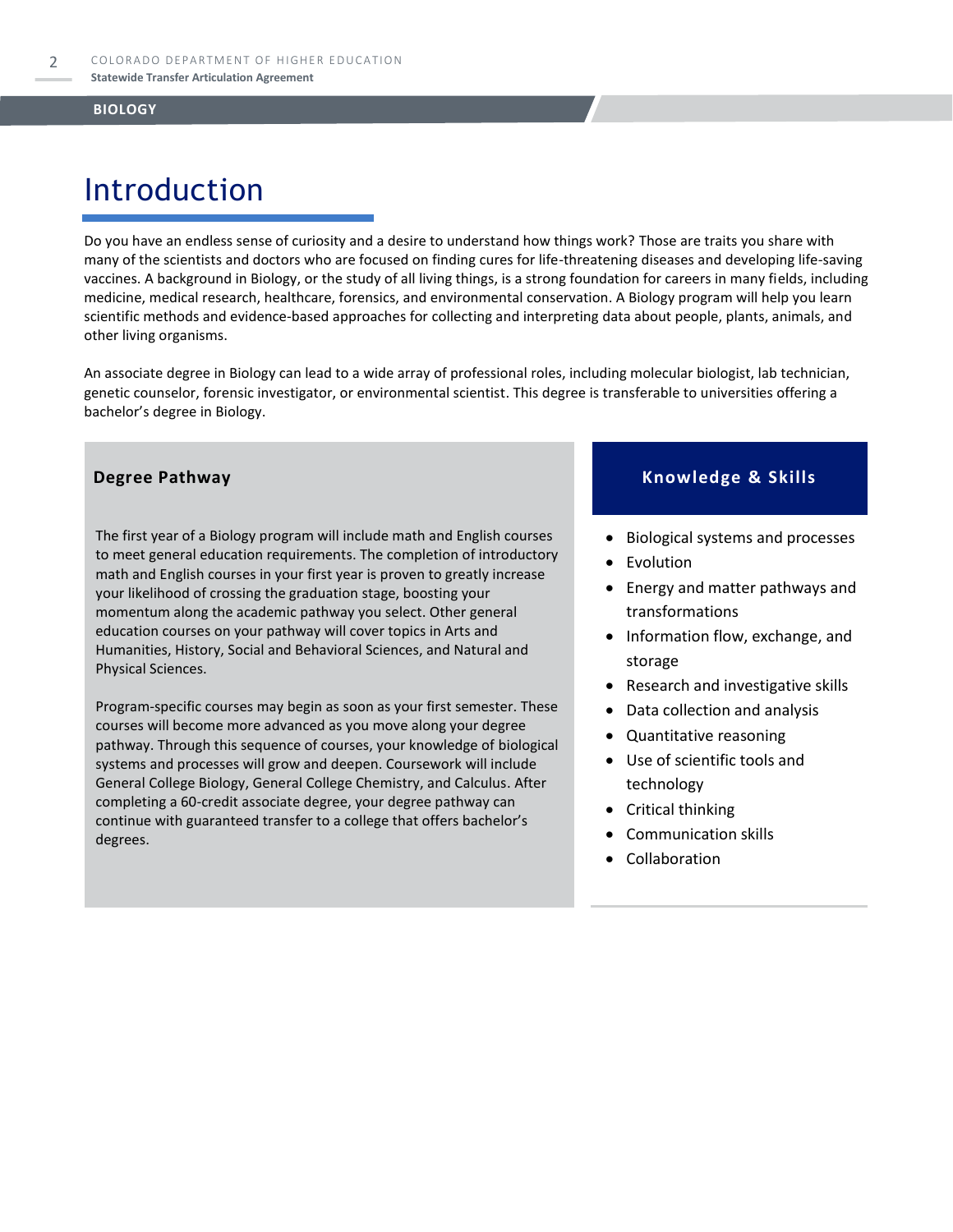3

### Participating Institutions

### **Earn an Associate Degree with Designation (DwD)**

*From one of these Colorado public community/junior colleges*

**Aims Community College** [A.S. Biology] **Arapahoe Community College** [A.S. Biology] **Colorado Mountain College** [A.S. Biology] **Colorado Northwestern Community College** [A.S. Biology] **Community College of Aurora** [A.S. Biology] **Community College of Denver** [A.S. Biology] **Front Range Community College** [A.S. Biology]

**Morgan Community College** [A.S. Biology] **Northeastern Junior College** [A.S. Biology] **Otero College** [A.S. Biology] **Pikes Peak Community College** [A.S. Biology] **Pueblo Community College** [A.S. Biology] **Red Rocks Community College** [A.S. Biology] **Trinidad State College** [A.S. Biology]

### **Earn a Bachelor's Degree**

*From one of these Colorado public four-year institutions*

**Adams State University**  [B.S. Biology; Cellular & Molecular Biology, Organismal Biology, & Wildlife Biology emphases]

**Colorado Mesa University**  [B.S. Biological Sciences; Biology concentration]

**Colorado State University-Ft Collins**  [B.S. Biological Sciences]

**Colorado State University-Pueblo**  [B.S. Biology]

**Fort Lewis College**  [B.S. Biology; General Biology option]

**Metropolitan State University of Denver**  [B.S. Biology]

**University of Colorado Boulder**  [B.A. Ecology & Evolutionary Biology]

**University of Colorado Colorado Springs** [B.S. Biology]

**University of Colorado Denver** [B.S. Biology]

**University of Northern Colorado** [B.S. Biological Sciences; Cell & Molecular Biology, Ecology & Evolutionary Biology, Pre-Health & Biomedical Sciences emphases]

**Western Colorado University** [B.A. Biology; Cell Biology/Pre-medicine, Environmental Biology & Ecology, General Biology, Pre-allied Health emphases]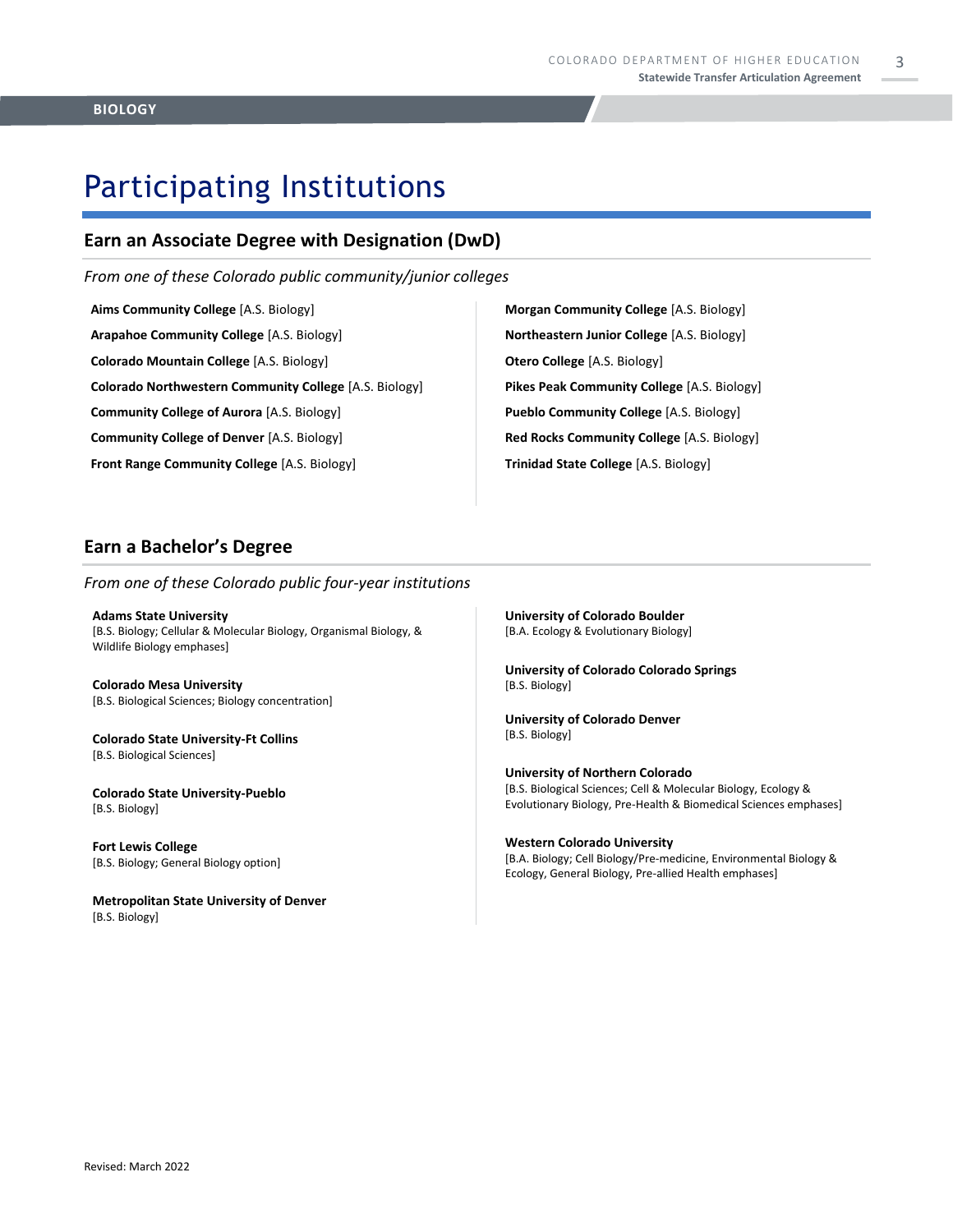## Prescribed Curriculum<sup>1</sup>

### BIOLOGY

| Required Courses that Fulfill General Education Requirements<br><b>36 CREDIT HOURS</b> |                                                                 |                                                                                                  |                                                                                                                                                                              |  |
|----------------------------------------------------------------------------------------|-----------------------------------------------------------------|--------------------------------------------------------------------------------------------------|------------------------------------------------------------------------------------------------------------------------------------------------------------------------------|--|
|                                                                                        | <b>Credit</b><br><b>Hours</b>                                   | <b>Community College</b><br>Course No.                                                           | <b>Course Title or Category</b>                                                                                                                                              |  |
| (Written)<br><b>Communication</b>                                                      | 6                                                               | ENG 121/1021 and<br>ENG 122/1022<br><b>OR</b><br>ENG 122/1022 and a<br>GT Pathways CO3<br>course | English Composition I (GT-CO1) and English Composition II (GT-<br>CO <sub>2</sub><br><b>OR</b><br>English Composition II (GT-CO2) and a GT Pathways CO3 course<br>$(GT-CO3)$ |  |
| <b>Mathematics</b>                                                                     | 5                                                               | MAT 201/2410                                                                                     | Calculus I (GT-MA1)                                                                                                                                                          |  |
| <b>Arts &amp; Humanities</b>                                                           | 6                                                               |                                                                                                  | Two GT Pathways Arts & Humanities courses<br><b>(GT-AH1, GT- AH2, GT-AH3, GT-AH4)</b>                                                                                        |  |
| <b>History</b>                                                                         | 3                                                               |                                                                                                  | One GT Pathways History course (GT-HI1)                                                                                                                                      |  |
| Social &<br><b>Behavioral Sciences</b>                                                 | 6                                                               |                                                                                                  | Two GT Pathways Social & Behavioral Sciences courses (GT-SS1,<br>GT-SS2, GT-SS3)                                                                                             |  |
| Natural &<br><b>Physical Sciences</b>                                                  | 5                                                               | BIO 111/1111                                                                                     | General College Biology I w/Lab (GT-SC1)                                                                                                                                     |  |
|                                                                                        | 5<br>CHE 111/1111<br>General College Chemistry I w/Lab (GT-SC1) |                                                                                                  |                                                                                                                                                                              |  |

### Additional Required Courses\* **20** CREDIT HOURS **Credit Hours Course No. Course Title** 5 BIO 112/1112 General College Biology II w/Lab [\(GT-SC1\)](https://highered.colorado.gov/Academics/Transfers/gtPathways/Curriculum/Courses.aspx?cat=GT-SC1&cat=GT-SC1) 5 CHE 112/1112 General College Chemistry II w/Lab [\(GT-SC1\)](https://highered.colorado.gov/Academics/Transfers/gtPathways/Curriculum/Courses.aspx?cat=GT-SC1&cat=GT-SC1) 5 | PHY 111/1111 | Physics: Algebra-based I w/Lab  $(GT-SC1)$ 5 | PHY 112/1112 | Physics: Algebra-based II w/Lab [\(GT-SC1\)](https://highered.colorado.gov/Academics/Transfers/gtPathways/Curriculum/Courses.aspx?cat=GT-SC1&cat=GT-SC1) Electives **4** CREDIT HOURS

Total **60** CREDIT HOURS

\*Please note: if these credits are *not* required for the *major* at a receiving 4-year institution, they will be applied to the bachelor's degree as *elective credit* toward *graduation*. Please check with the receiving institution to determine in which way these courses will be applied.

 $^1$  Students are strongly encouraged to seek academic advising prior to registration regarding the acceptability of online science courses if they anticipate transferring to a 4-year institution or completing graduate work in the sciences or health professions. It should be noted that per Colorado Revised Statute, §23-1-125(1)(e), general education courses taken online are guaranteed to satisfy core course (GT Pathways) requirements at all Colorado public institutions of higher education.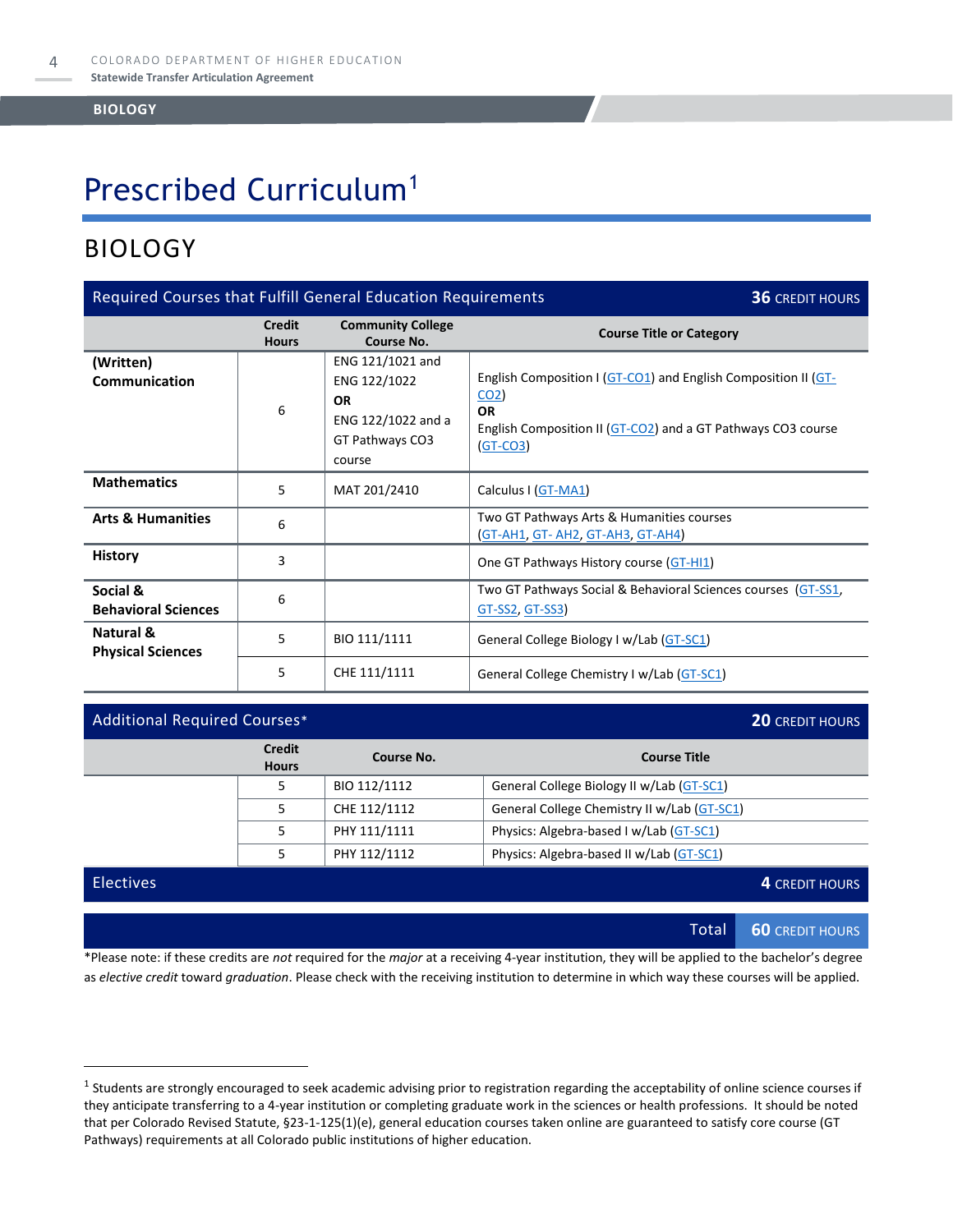# Course Planner

### BIOLOGY DEGREE PLAN

### STUDENT NAME

| Institution:                   |                   |                     |                     |                  |  |
|--------------------------------|-------------------|---------------------|---------------------|------------------|--|
| <b>Semester</b>                | <b>Course No.</b> | <b>Course Title</b> | <b>Credit Hours</b> | <b>Completed</b> |  |
|                                |                   |                     |                     |                  |  |
|                                |                   |                     |                     |                  |  |
|                                |                   |                     |                     |                  |  |
|                                |                   |                     |                     |                  |  |
|                                |                   |                     |                     |                  |  |
|                                |                   |                     |                     |                  |  |
| <b>Total Credits Completed</b> |                   |                     |                     |                  |  |

| Institution:                   |                   |                     |                     |                  |  |
|--------------------------------|-------------------|---------------------|---------------------|------------------|--|
| <b>Semester</b>                | <b>Course No.</b> | <b>Course Title</b> | <b>Credit Hours</b> | <b>Completed</b> |  |
|                                |                   |                     |                     |                  |  |
|                                |                   |                     |                     |                  |  |
|                                |                   |                     |                     |                  |  |
|                                |                   |                     |                     |                  |  |
|                                |                   |                     |                     |                  |  |
|                                |                   |                     |                     |                  |  |
| <b>Total Credits Completed</b> |                   |                     |                     |                  |  |

| Institution:                   |                   |                     |                     |                  |  |
|--------------------------------|-------------------|---------------------|---------------------|------------------|--|
| <b>Semester</b>                | <b>Course No.</b> | <b>Course Title</b> | <b>Credit Hours</b> | <b>Completed</b> |  |
|                                |                   |                     |                     |                  |  |
|                                |                   |                     |                     |                  |  |
|                                |                   |                     |                     |                  |  |
|                                |                   |                     |                     |                  |  |
|                                |                   |                     |                     |                  |  |
|                                |                   |                     |                     |                  |  |
| <b>Total Credits Completed</b> |                   |                     |                     |                  |  |

| Institution:                   |                   |                     |                     |                  |  |
|--------------------------------|-------------------|---------------------|---------------------|------------------|--|
| Semester                       | <b>Course No.</b> | <b>Course Title</b> | <b>Credit Hours</b> | <b>Completed</b> |  |
|                                |                   |                     |                     |                  |  |
|                                |                   |                     |                     |                  |  |
|                                |                   |                     |                     |                  |  |
|                                |                   |                     |                     |                  |  |
|                                |                   |                     |                     |                  |  |
|                                |                   |                     |                     |                  |  |
| <b>Total Credits Completed</b> |                   |                     |                     |                  |  |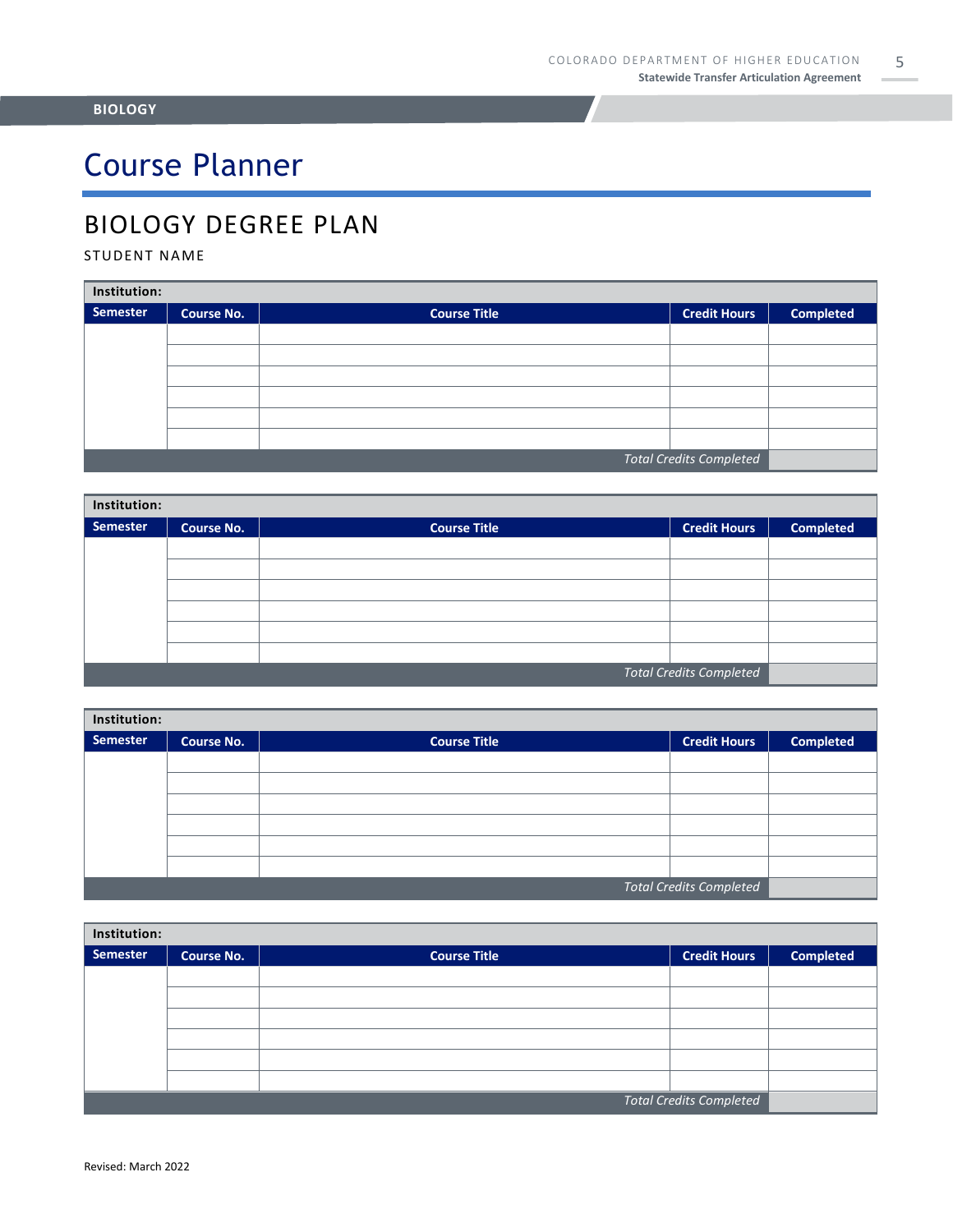### Contractual Language

### **INTRODUCTION**

A statewide transfer articulation agreement identifies the community college courses students need to take in order to graduate from a community college with a 60-credit Associate of Arts (AA) or Associate of Science (AS) degree with designation (DwD). Students are responsible for informing the admissions counselor or transfer advisor at their receiving four-year institution that they are completing a DwD.

It is important for students to understand that completion of an AA or AS degree within two years requires them to complete an average of 15 credits per semester (or 30 credits per year). Also, research shows that students who take classes in their major area within their first 30 credit hours are more likely to persist and graduate.

The guarantees and limitations below describe the minimum requirements to which all participating institutions have agreed. Students who believe an institution is not meeting the guarantees described below can file a complaint with the [CDHE.](https://highered.colorado.gov/filing-student-complaint)

### **GUARANTEES**

Students who complete a DwD pursuant to the prescribed curriculum in this statewide transfer articulation agreement **and** pass all 60 credits with a C- or higher **and** are admitted to the receiving institution's corresponding degree program (see cover page) are guaranteed the following:

- 1. Junior standing with no more than 60 remaining credits to meet the graduation requirements for the baccalaureate degree program covered by this articulation agreement.
- 2. Completion of the receiving institution's lower division general education requirements as defined by the GT Pathways curriculum.
- 3. The same graduation requirements as students who begin and complete this degree program at the four-year institution.
- 4. Admission to all Colorado public baccalaureate awarding institutions (*except* Colorado School of Mines) is guaranteed to applicants who have completed any AA or AS degree from a Colorado public two-year institution after high school graduation, provided certain requirements are met. To see these requirements, please refer to the Colorado Commission on Higher Education's Admissions [Standards Policy](https://highered.colorado.gov/sites/highered/files/2020-03/i-partf_0.pdf), section titled "Guaranteed Transfer Admissions" [here.](https://highered.colorado.gov/educators/policy-funding/cche-policies-procedures) Please note: Students transferring to a University of Colorado institution (Boulder, Colorado Springs, Denver) must satisfy the CU System's MAPS (Minimum Academic Preparation Standards) requirement.
- 5. Per the Commission's **[Prior Learning Assessment](https://highered.colorado.gov/Publications/Policies/Current/i-partx.pdf)** policy, section 2.07, and pursuant to Colorado Revised Statutes §23-1-108 (7)(b)(II)(A), "a state institution of higher education that admits as a junior a student who holds an associate of arts degree, associate of applied science degree, or associate of science degree that is the subject of a statewide degree transfer agreement shall not require the student to complete any additional courses to fulfill general education requirements", and that the receiving institution of higher education is responsible for the total cost of tuition "for any credit hours that exceed the total credit hours required for a native student or that extend the total time to receive the degree beyond that required for a native student".
- 6. The Commission's Prior Learning Assessment policy also states "every Colorado public institution of higher education shall accept in transfer from within the institution and from other state institutions of higher education prior learning assessment credit awarded for GT Pathways requirements" (section 3.01), and "Colorado public institutions of higher education shall not prohibit students from meeting general education/GT Pathways requirements with prior learning assessment credit" (section 3.02).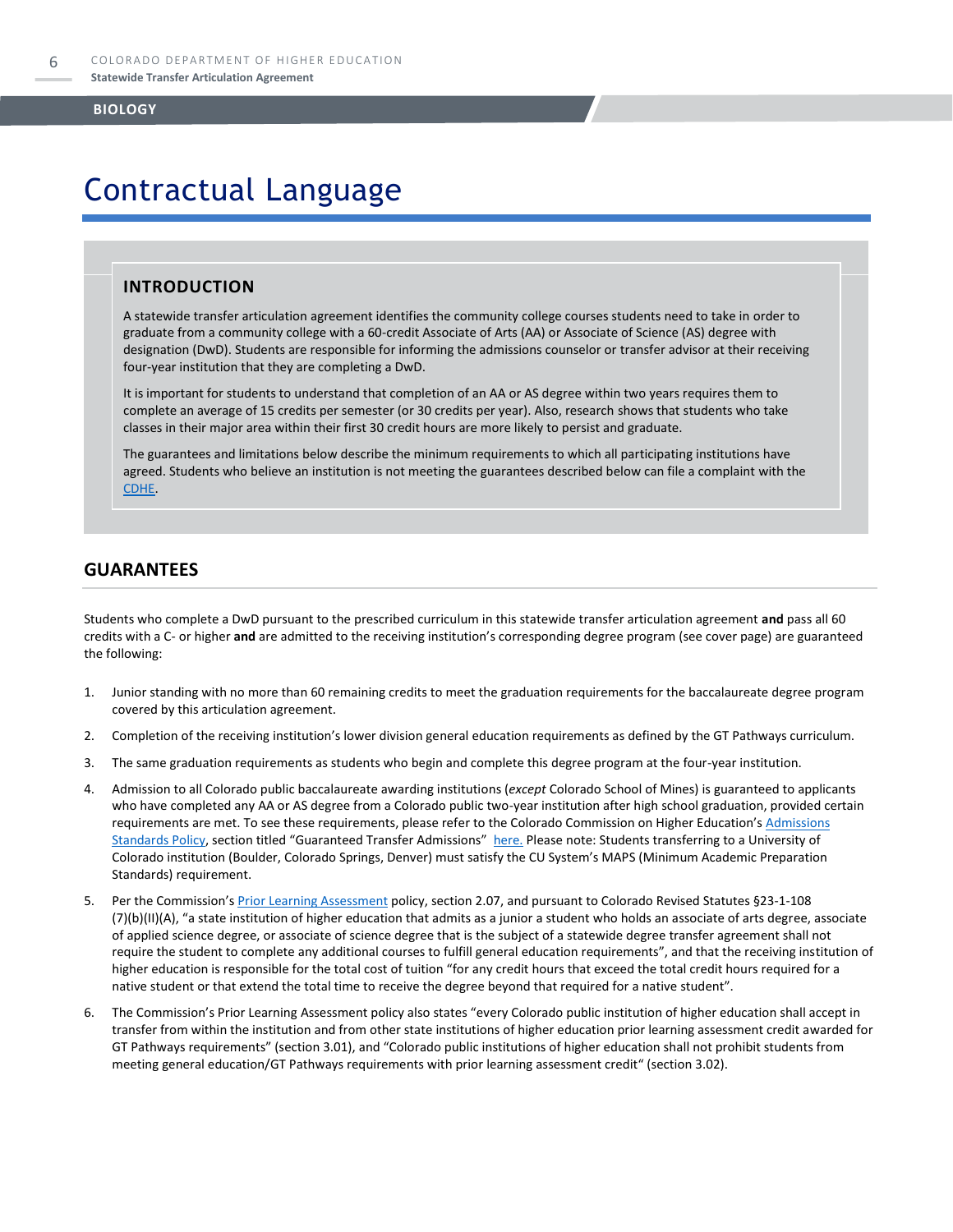### **LIMITATIONS**

- 1. Students must meet all admission and application requirements at the receiving institution including the submission of all required documentation by stated deadlines. Students are advised to consult with the Office of Admissions at the institution to which they intend to transfer.
- 2. Only courses with grades of C- or higher are guaranteed to transfer.
- 3. Admission to a receiving institution does not guarantee enrollment in a specific degree program. Some programs at receiving institutions have controlled entry due either to space limitations or academic requirements.
- 4. The credit and course transfer guarantees described in this agreement apply to the specific degree programs covered by this agreement (see cover page). If the student changes majors, receiving institutions will evaluate application of the courses designated in this agreement to other degree programs on a course-by-course basis.
- 5. Students are allowed to use credits awarded by exam, such as AP (Advanced Placement) and IB (International Baccalaureate), as long as those exams are listed on the exam table[s here,](https://highered.colorado.gov/get-credit-for-what-you-already-know) or may use challenge exams to fulfill GT Pathways requirements (not necessarily major requirements) and those credits are guaranteed to transfer and apply to GT Pathways requirements at the receiving institution per the Colorado Commission on Higher Education's Policy I, X: Prior Learning Assessment. See the entire [policy](https://highered.colorado.gov/Publications/Policies/Current/i-partx.pdf) for more information.
- 6. The receiving institution shall accept all applicable credits earned within ten years of transfer to the receiving institution. Credits earned more than ten years earlier will be evaluated on a course-by-course basis.
- 7. All the courses a student needs to take in the associate degree program covered by this statewide transfer articulation agreement are listed in the prescribed curriculum. Course substitutions are allowed as long as the student and both the sending and receiving institutions agree to the substitution; such agreement should be documented in writing and the student should keep a copy until the baccalaureate degree is conferred. Note that if students substitute a course, then this is no longer a statewide agreement and some of the guarantees are only for the receiving institution that agreed to the substitution. **Any additional courses taken in the discipline covered by this agreement might not count toward the requirements of the major at the receiving institution.** Students can avoid this problem by taking no more courses in the discipline beyond those identified in the prescribed curriculum. STUDENTS SHOULD CONSULT THE PROGRAM ADVISOR AT THE RECEIVING INSTITUTION FOR GUIDANCE. Any advisement from an academic advisor should be obtained IN WRITING.
- 8. Students seeking K-12 teacher licensure may not use this agreement because teacher preparation programs have different requirements for educator licensure.

*Because of the limitations above, students must consult with the Office of Admissions at the institution to which they are transferring.*

### **Addendum to Agreement**

Students who do not complete an AA/AS degree can use the prescribed curriculum in a statewide transfer articulation agreement as a common advising guide for transfer to all public institutions that offer the designated bachelor's degree program. Please note the following:

- 1. Students are guaranteed application of general education courses completed with a C- or higher in the prescribed curriculum in this agreement up to the established maximum in each GT Pathways content area.
- 2. Except in special cases (e.g., the partial completion of a required sequence of courses or variation in the number of credit hours institutions award for course equivalents), students can expect that courses specified within the prescribed curriculum in this agreement, successfully completed with a C- or higher, will fulfill the relevant course requirements in the designated major.
- 3. Receiving institutions will evaluate all courses other than those specified in this agreement on a course-by-course basis.

Students transferring without a completed AA/AS degree must consult with the Office of Admissions at the institution to which they are transferring to review the issues identified above, and to make sure they meet all admission and application requirements at the receiving institution, including the submission of all required documentation by stated deadlines.

This agreement will be reviewed by disciplinary faculty no less frequently than every five years. *The agreement will remain in force until such time as it is formally modified or terminated.*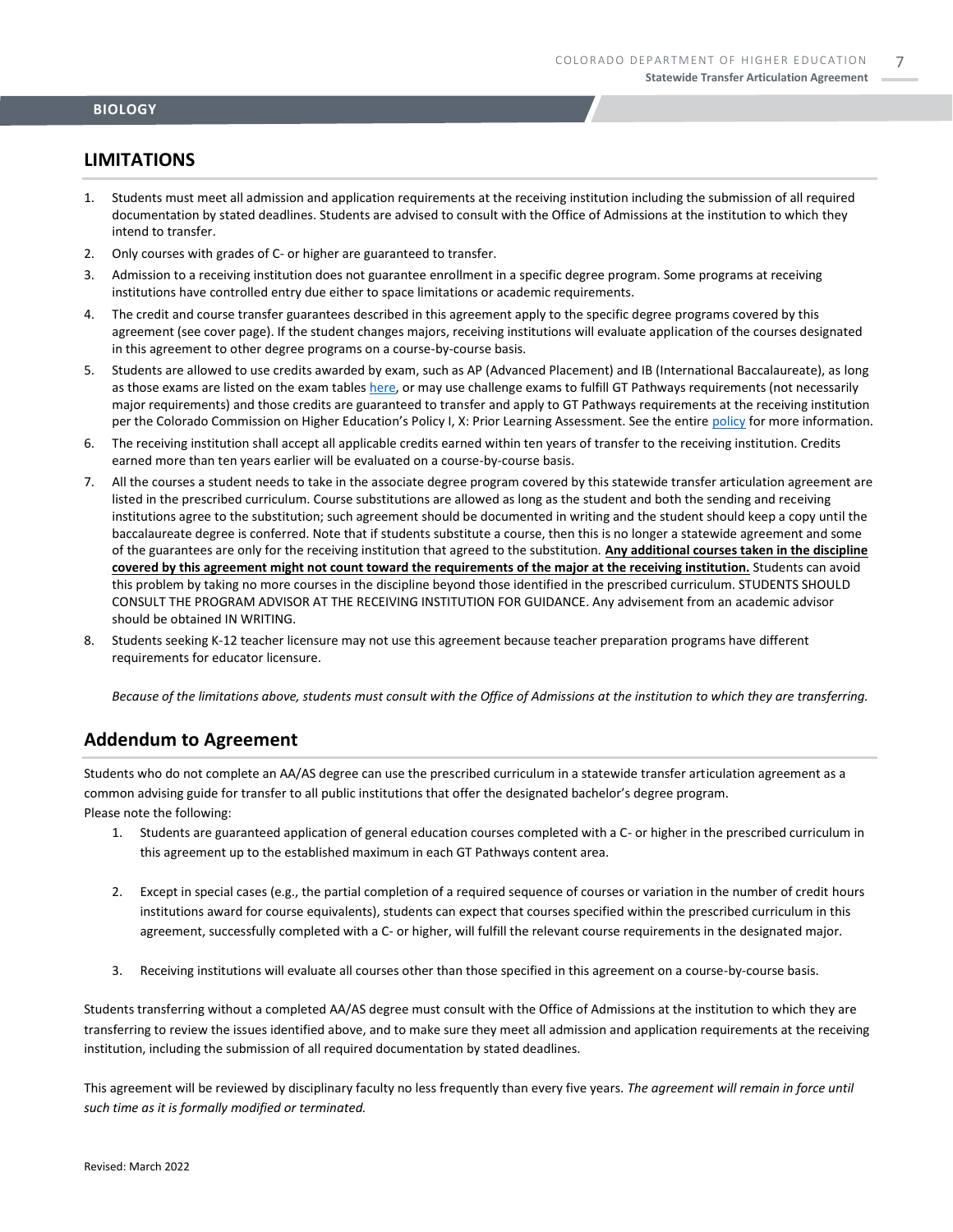The Department of Higher Education – in consultation with the General Education Council – may make minor technical changes to this agreement on behalf of participating institutions. The most current version of the agreement can be found on the [CDHE website.](https://highered.colorado.gov/transfer-degrees) Institutions that wish to join or withdraw from this agreement should consult the Division of Academic Affairs at the Colorado Department of Higher Education. Terms and processes are outlined in the Commission's policy on Statewide Transfer and GT Pathways, available at the [CDHE website.](https://highered.colorado.gov/educators/policy-funding/general-education-ge-council/gtpathways/transfer-agreements)

A paper or hard copy of this document may not be the most current version of the agreement—check th[e website](https://highered.colorado.gov/transfer-degrees) of the Colorado Department of Higher Education for the most current version.

*Signatures from institutional/system Chief Academic Officers for all participating institutions, as listed on the cover page, have signed this agreement. Signatures of Chief Academic Officers, who possess or have been delegated authority to enter into this agreement on behalf of their institution or institutions (in some cases by the institutional or system governing board), are on file in the Division of Academic Affairs at the Colorado Department of Higher Education.*